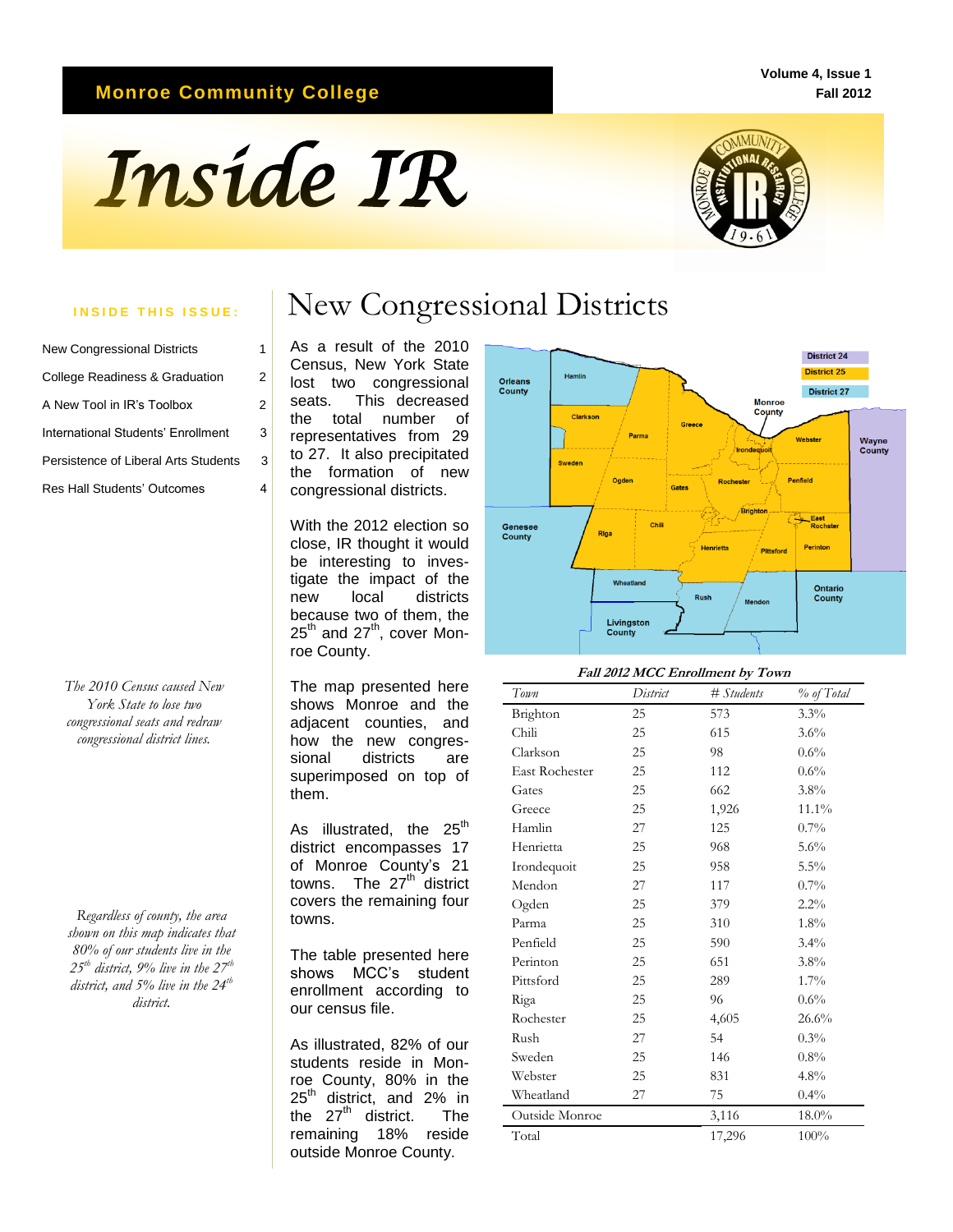# College Readiness and Three-Year Graduation

#### **Three-Year Graduation Rates by College Readiness Group**

|               | # <i>Students</i> | Grad     |
|---------------|-------------------|----------|
| Readiness     | in Study          | Rate     |
| College Ready | 2,429             | 37.9%    |
| Risk Level 1  | 4,328             | 26.9%    |
| Risk Level 2  | 3,723             | 11.3%    |
| Total         | 10,480            | $23.4\%$ |

An IR study of first-time, fulltime, degree-seeking students in fall 2005, 2006, and 2007 revealed variables associated with grad rates.

#### SAT Scores

Students who provided SAT scores were twice as likely to graduate within three years as those who did not have SAT scores in Banner.

### College Readiness

Among the students ready for college algebra when they started at MCC, 37.4% graduated within three years; only 23.8% of those ready for other math courses graduated within that time. Note that 50% of the students in our study were in the latter group and, therefore, drive MCC's graduation rates.

Placement in the developmental English course TRS101 is associated with a lower chance of graduating within three years. However, only 6% of the students in the study were placed in that course.

The readiness groups and their graduation rates are shown in the table to the left. Note the following:

• "College Ready" students were placed in college English and a college algebra (or higher math) course.

• "Risk Level 1" students were college ready in English and able to take non-TRS math courses, but weren't ready for college algebra. Their graduation rate was significantly lower than the College Ready group.

• "Risk Level 2" students were not college ready regarding either math or English. Only 11.3% graduated within three years.

### **Demographics**

Female students were more likely to graduate within three years than males. Black and Hispanic students were less likely to graduate within three years than Whites. The only group with a higher threeyear graduation rate than White students was international students.

*See page 4 of this issue for a summary of a recent IR study that was conducted using PSM.*

# A New Tool in IR's Toolbox

The gold standard in researching the efficacy of a policy, treatment, or other intervention is to have random assignments across the treatment group and control group. However, in the world of post hoc studies (where IR spends much of its time), such procedures are rarely performed, mainly due to logistics, time, and resources.

In 1983, statisticians Rubin and Rosenbaum developed a technique that allows for the accounting of covariates between a treatment group vs. a nontreatment group. This technique is called propensity score matching ("PSM").

PSM allows us to reduce some of the confounddedness and bias that exist when comparing two groups on a single variable.

With PSM, we can create a comparable non-treatment group that matches the treatment group on multiple variables (e.g., sex, age, race/ethnicity, GPA, social economic status, fulltime/part-time status).

As with any tool, there are advantages and disadvantages of using PSM. One advantage is having a balanced comparison so that the average effect of the treatment can be measured from observational data. One disadvantage is that we can't account for unobserved covariates.

This semester, two IR projects have already been completed using PSM. The technique will help IR staff complete research requests with a new tool. It will also greatly help MCC's decision makers have a better understanding of the effects policies and intervention may have on our institution.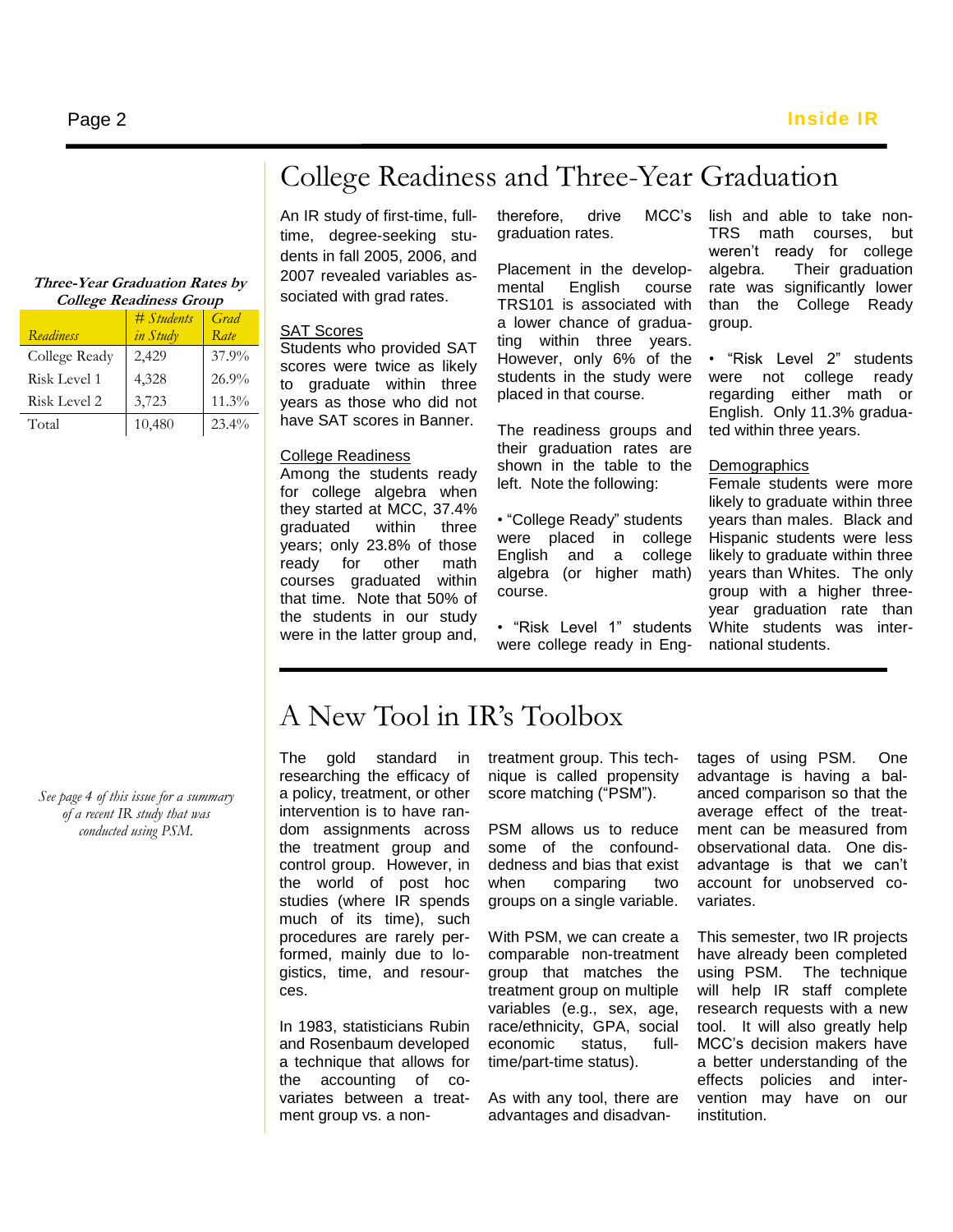## International Students' Enrollment

IR recently compiled data on MCC's international student enrollment. It was used as a part of a campus-wide internationalization review, conducted and overseen by the American Council on Education's Internationalization Laboratory.

The results over the three most recent fall terms were interesting.

In total, 217 (unduplicated) international students were enrolled at the College. They representted more than 54 nations from around the globe.

Not surprisingly, Canada was at the top of the list. The subsequent four countries were from across Asia.

The following table shows the top countries and the (unduplicated) number of students from each who were enrolled at MCC.

| Top Countries of Origin (Fall 2009, 2010, 2011) |                     |  |  |
|-------------------------------------------------|---------------------|--|--|
| Country                                         | Undup # of Students |  |  |
| Canada                                          | 37                  |  |  |
| South Korea                                     | 24                  |  |  |
| China                                           | 18                  |  |  |
| Vietnam, India (tie)                            | 15                  |  |  |
| United Kingdom, Japan (tie)                     | 10                  |  |  |
| Nigeria, Jamaica, Singapore, Turkey (tie)       |                     |  |  |
|                                                 |                     |  |  |

*For more information on the American Council on Education's ("ACE") Internationalization Laboratory, visit: [http://www.acenet.edu/news](http://www.acenet.edu/news-room/Pages/ACE-Internationalization-Laboratory.aspx)[room/Pages/ACE-Internationalization-](http://www.acenet.edu/news-room/Pages/ACE-Internationalization-Laboratory.aspx)[Laboratory.aspx](http://www.acenet.edu/news-room/Pages/ACE-Internationalization-Laboratory.aspx)*

## Fall-to-Fall Persistence of Liberal Arts Students

 and transfer before gradua-The IR Office assembled data to assess liberal arts (LA04) students' outcomes from fall 2006 through fall 2010. We also considered all of the sub-groups of LA04 students, such as those in 2+2 programs, LA05, LA01, and LH01. Two outcomes we looked at were fall-to-fall persistence ting from MCC.

Overall, the results show the following:

• LA04 students' persistence isn't much different than that of other students.

• LA04 students in 2+2 programs show higher persistence and transfer rates than LA04 students not in 2+2 programs.

• Females have a higher persistence rate than males among the general LA04 group, but not among the 2+2, LA05, LH01, or LS01 subgroups.

• LH01 and LS01 students are more likely to transfer before graduating than LA04 students in general and students in the larger MCC population.

• LH01 students have the lowest persistence rates of all the sub-groups.

• Among first-time, fulltime LA04 students overall, those ages 25 and older have the highest persistence rate. However, among those in the LH01 and LS01 subgroups, younger students have higher persistence rates.

• Asian and White LA04 students have higher persistence rates than students of other races and ethnicities. However, among those in LA04 2+2 programs, there is no difference in persistence rates among race/ethnic groups.

*LA04 students' persistence isn't much different than that of other students.*

*LA04 students in 2+2 programs show higher persistence and transfer rates than LA04 students not in 2+2 programs*